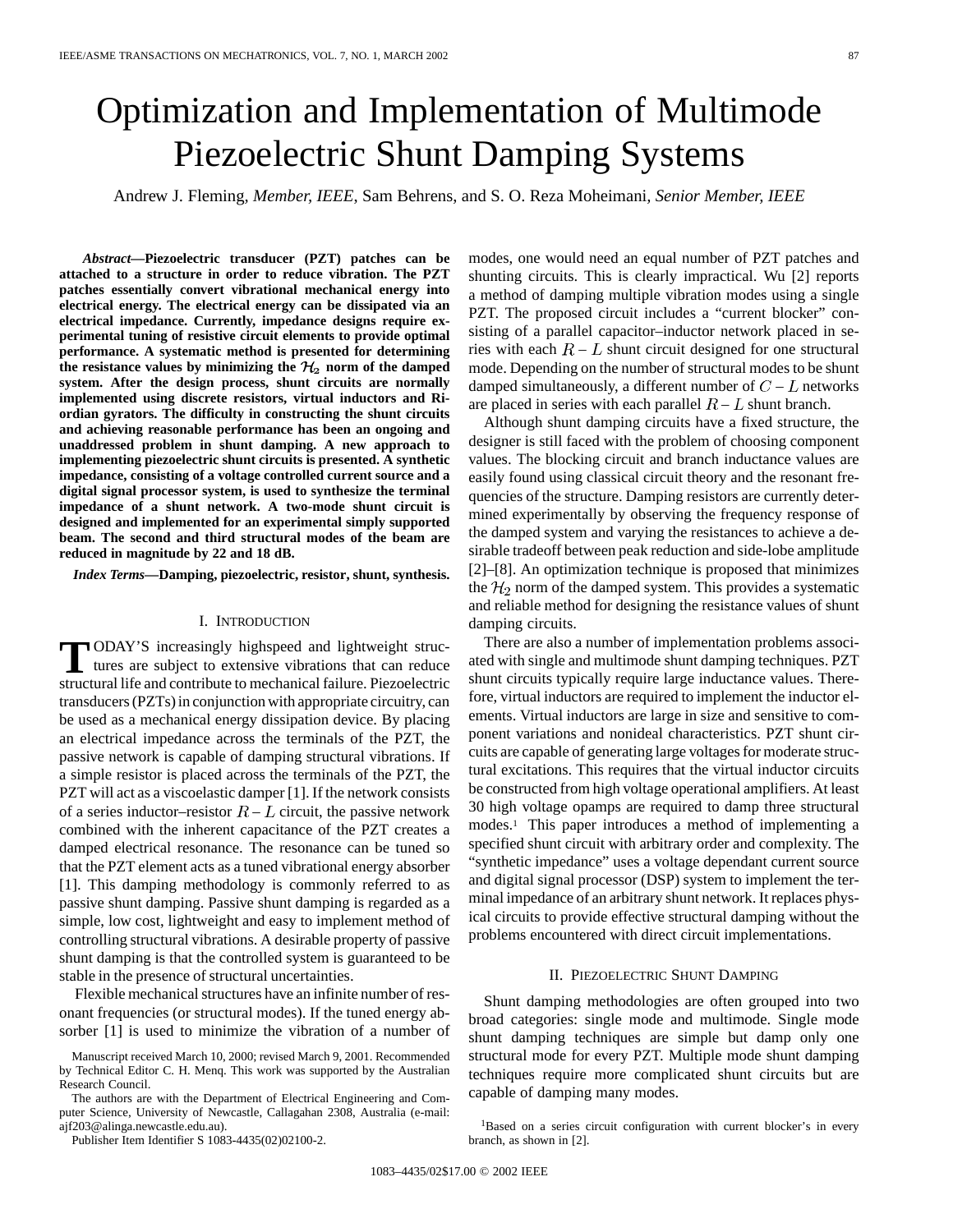

case. Multimode: (c) parallel case [2] and (d) series case.

#### *A. Single Mode Shunt Damping*

Single mode damping was introduced to decrease the magnitude of one structural mode [4]. Two examples of single mode damping are shown in Fig. 1, parallel and series shunt damping. An  $R-L$  shunt circuit introduces an electrical resonance. This can be tuned to one structural mode in a manner analogous to a mechanical vibration absorber. Single mode damping can be applied to reduce several structural modes with the use of as many piezoelectric patches and damping circuits.

Problems may result if these piezoelectric patches are bonded to, or imbedded in the structure. First, the structure may not have sufficient room to accommodate all of the patches. Second, the structure may be altered or weakened when the piezoelectric patches are applied. In addition, a large number of patches can increase the structural weight, making it unsuitable for applications such as aerospace.

## *B. Multiple Mode Shunt Damping*

Toalleviatetheproblemsassociatedwithsinglemodedamping, multimode shunt damping has been introduced; i.e., the use of one piezoelectric patch to damp several structural modes. There are two common circuit configurations for multimode shunt damping, parallel and series. Examples of these two configurations are shown in Fig. 1. There are other examples of multimode shunt damping but these will not be discussed in this paper.

Theprincipleofmultimodeshuntdampingistoinserta"current blocking" circuit [2], [6]–[8] in series with each shunt branch. In Fig. 1(d), the blocking circuit consists of a capacitor and inductor in parallel,  $C_3 - L_3$  The number of antiresonant circuits in each  $R-L$  shunt branch depends on the number of structural modes to be damped simultaneously. Each  $R-L$  shunt branch is designed to damp one structural mode. For example,  $R_1 - L_1$  in Fig. 1(c) is tuned to resonate at  $\omega_1$ , the resonant frequency of the first structural mode to be damped.  $R_2 - L_2$  is tuned to  $\omega_2$ , the second structural mode to be damped and so on.

According to Wu [2], the inductance values for the shunt circuits shown in Fig. 1(c) and (d) can be calculated from the following expressions. It is assumed that  $\omega_1 < \omega_2$ 

$$
L_1 = \frac{1}{\omega_1^2 C_p}
$$
  
\n
$$
L_2 = \frac{(L_1 \tilde{L}_2 + \tilde{L}_2 L_3 - L_1 L_3 - \omega_2^2 L_1 \tilde{L}_2 L_3 C_3)}{(L_1 - \tilde{L}_2) (1 - \omega_2^2 L_3 C_3)}
$$
  
\n
$$
\tilde{L}_2 = \frac{1}{\omega_2^2 C_p}
$$
  
\n
$$
L_3 = \frac{1}{\omega_1^2 C_3}
$$



Fig. 2. Piezoelectric laminated simply supported beam.

where  $C_p$  is the capacitance of the PZT and  $C_3$  is an arbitrary capacitor used in the current blocking network. In the following Sections  $C_3$  will be taken as 100  $\eta F$ .

## *C. Implementation Difficulties*

Currently, shunt damping circuits are implemented using a network of physical components. There are a number of problems associated with this *direct circuit* implementation, the foremost of which are listed below.

- Typically the shunt circuits require large inductor values (up to thousands of henries). Virtual grounded and floating inductors (Riordan gyrators [9]) are required to implement the inductor elements. Such virtual implementations are typically poor representations of ideal inductors. They are large in size, difficult to tune, and are sensitive to component age, temperature, and nonideal characteristics.
- Piezoelectric patches are capable of generating hundreds of volts for moderate structural excitations. This requires the entire circuit to be constructed from high voltage components. Further voltage limitations arise due to the internal gains of the virtual inductors.
- The minimum number of opamps required to implement the shunt damping circuit increases rapidly with the number of modes to be damped. At least 30 opamps are required to implement a series configuration multimode shunt damping circuit with current blocker's in every branch. The relationship between the number of opamps and the number of modes to be damped for this circuit configuration is given by Opamps =  $2n + 4n(n - 1)$ , where  $n$  is the number of modes to be damped.

## III. MODELLING THE COMPOUND SYSTEM

In this Section we sketch how the dynamics of a simply supported piezoelectric laminate beam as illustrated in Fig. 2 can be derived. Two piezoelectric patches are bonded to the structure using a strong adhesive material. One PZT will be used as an actuator to generate a disturbance and the other as a passive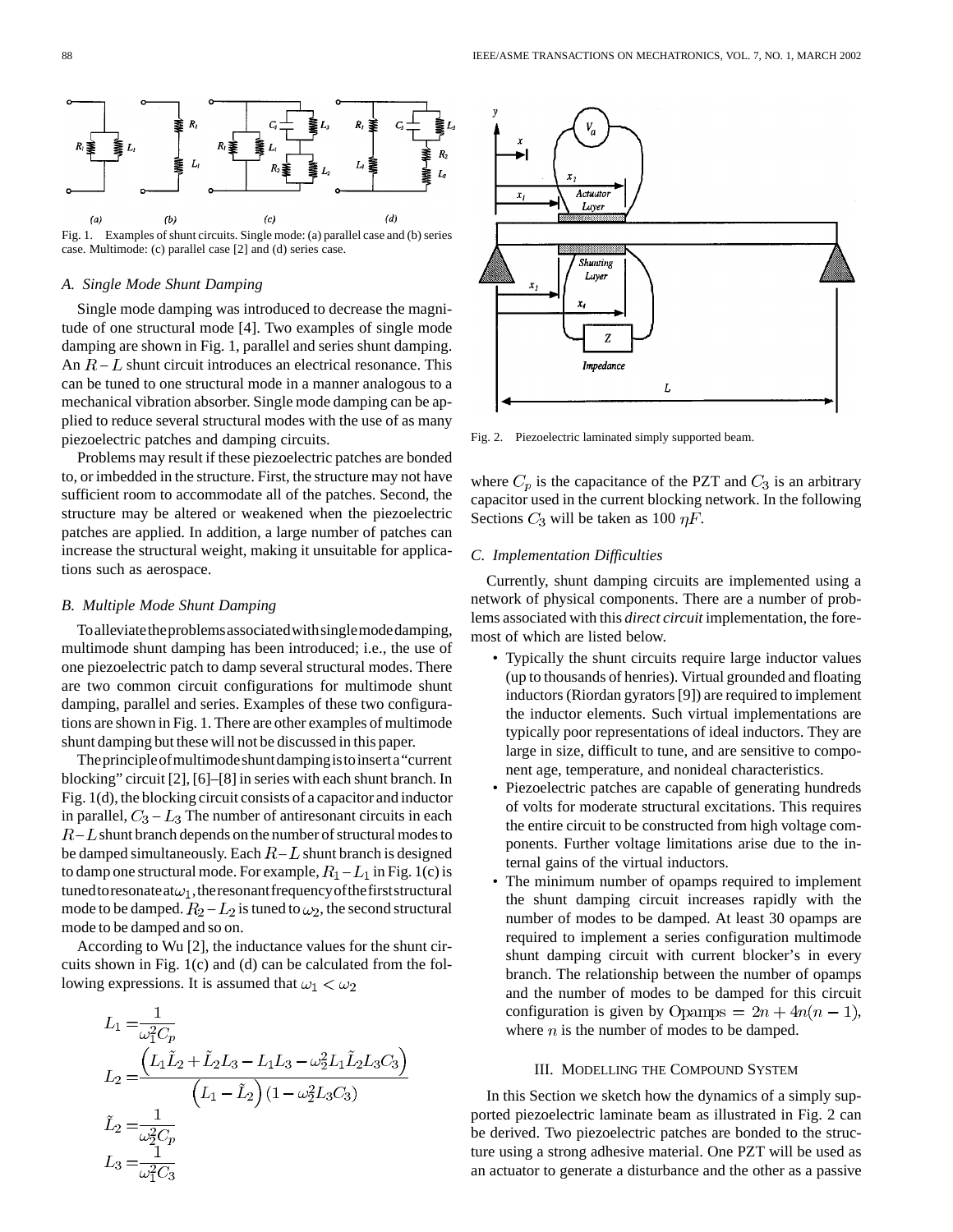shunting layer. The subscripts " $a$ ," " $b$ ," and " $s$ " correspond, respectively, to the actuating piezoelectric layer, the beam and the shunting piezoelectric layer.

#### *A. Structural Dynamics of a Simply Supported Beam*

When modeling the dynamics of a structure, it is common practice to derive the transfer function between the displacement at any point along the beam and the actuator voltage, i.e.,  $Y(x, s)/V_a(s)$  and also the transfer function between the shunting piezoelectric voltage and the actuator voltage  $V_s(s)/V_a(s)$ .

The elastic deflection of a simply supported beam is described by the one dimensional Bernoulli–Euler beam equation which has been modified [10] as shown below:

$$
\frac{\partial^2}{\partial x^2} \left[ EI \frac{\partial^2 y(x,t)}{\partial x^2} - C_a v_a(x,t) \right] + \rho A \frac{\partial^2 y(x,t)}{\partial t^2} = 0 \quad (1)
$$

where  $E, I, A$ , and  $\rho$  represent the Young's modulus, moment of inertia, cross-sectional area, and linear mass density of the beam, respectively. The additional term is due to the moment applied to the neutral axis of the beam by the actuator piezoelectric layer, i.e.,  $M_a = C_a v_a(x,t)$  where  $C_a$  is a constant dependent on the actuator properties [11]–[13]. It is assumed that each piezoelectric patch is very thin and that the beam deflects only in the  $y$  axis. Simply supported boundary conditions imply  $y(0,t) = y(L,t) = 0$  and  $EI(\partial^2 y(0,t))/\partial x^2 =$  $EI(\partial^2 y(L,t))/\partial x^2 = 0.$ 

By using the *modal analysis technique* [14] the position function  $y(x, t)$ , can be expanded as an infinite series of the form  $y(x,t) = \sum_{i=1}^{\infty} \phi_i(x) q_i(t)$ , where  $\phi_i(x)$  are the normalized mode shapes given by  $\phi_i(x) = \sqrt{2/(\rho A L)} \sin((i \pi x)/L)$  [14] and  $q_i(t)$  are the modal displacements [10].

To formulate the dynamical response of the system, the Lagrange equations [14] are used to find the differential equation corresponding to each mode

$$
\ddot{q}_i(t) + \omega_i^2 q_i(t) = C_a \left[ \phi_i'(x_1) - \phi_i'(x_2) \right] v_a(t). \tag{2}
$$

The PZT sensor voltage can be described by  $v_s(t)$  $\equiv$  $C_s(\partial y(x,t))/\partial x|_{x_3}^{x_4}$  where  $C_s$  is the piezoelectric constant of the PZT [10]. In the sequel we will use the notation  $(\bullet)'$ ,  $(\bullet)$  to represent the derivatives with respect to the spatial variable  $x$ and time t, respectively. The resonant frequencies  $\omega_i$  are given by  $\omega_i = ((i\pi)/L)^2 \sqrt{(EI)/(\rho A)}$ .

The dynamic response is found by taking the Laplace transform of the above equation and substituting  $Y_i(x, s) =$  $\phi_i(x)q_i(s)$ 

$$
\frac{Y(x,s)}{V_a(s)} = \sum_{i=1}^{\infty} \frac{C_a \left[ \phi_i'(x_1) - \phi_i'(x_2) \right] \phi_i(x)}{s^2 + 2\zeta_i w_i s + w_i^2}.
$$
 (3)

The above equation describes the elastic deflection of the entire flexible beam due to a voltage applied to the piezoelectric actuator. Note that the additional terms  $2\zeta_i w_i s$ , are added to compensate for structural damping and are usually found experimentally. The shunting layer voltage can be expressed as  $v_s(t) = C_s \sum_{i=1}^{\infty} q_i(t) (\phi'_i(x_3) - \phi'_i(x_4))$ . By taking the



Fig. 3. Shunted PZT schematic.

Laplace transform, the transfer function from the actuator to shunt voltage is found to be [15]

$$
\frac{V_s(s)}{V_a(s)} = \sum_{i=1}^{\infty} \frac{C_s C_a \left[ \phi_i'(x_1) - \phi_i'(x_2) \right] \left[ \phi_i'(x_3) - \phi_i'(x_4) \right]}{s^2 + 2\zeta_i w_i s + w_i^2}.
$$
\n(4)

The transfer functions  $Y(x, s)/V_a(s)$  and  $V_s(s)/V_a(s)$  can be represented in state-space form as

$$
\dot{\mathbf{x}}_{\mathbf{b}} = \mathbf{A}\mathbf{x}_{b} + \mathbf{B}V_{a}
$$
\n
$$
Y = \mathbf{C}_{Y}\mathbf{x}_{b}
$$
\n
$$
V_{s} = \mathbf{C}_{V_{s}}\mathbf{x}_{b}
$$
\n(5)

where  $x_b$  is the beam state vector, and  $\mathbf{C}_Y$  and  $\mathbf{C}_{V_s}$  depend on  $Y(x, s)$  and  $V_s(s)$ .

## *B. Compound Dynamics*

As discussed in Section II-B, there are two common circuit configurations used for multimode shunt damping, series and parallel as shown in Fig. 1. In order to model the presence of the shunt network, the coupled terminal dynamics of the circuit and laminated beam are considered.

Piezoelectric transducers behave electrically like a capacitor  $C_p$  and mechanically like a stiff spring. It is common to model the piezoelectric element as a capacitor  $C_p$  in series with a strain dependent voltage source [1], [16]. Consider Figs. 2 and 3, where a piezoelectric patch is shunted with an impedance . The current-voltage relation of the impedance can be represented in state-space form as

$$
\dot{\mathbf{x}}_z = \mathbf{A}_z \mathbf{x}_z + \mathbf{B}_z V_z \tag{6}
$$

$$
i_z = \mathbf{C}_z x_z + \mathbf{D}_z V_z \tag{7}
$$

where  $V_z$  is the voltage across the impedance and  $i_z$  is the current flowing through the circuit. The relationship between  $V_z$ and  $V_p$ , shown in Figs. 2 and 3, is

$$
\dot{\mathbf{x}}_b = \mathbf{A}\mathbf{x}_b + \mathbf{B}V_z \tag{8}
$$

$$
V_p = -\mathbf{C}_{V_s} \mathbf{x}_b \tag{9}
$$

where  $V_p$  is the voltage induced from the electromechanical coupling effect. By shunting the piezoelectric patch, the voltage  $V_z$ across the shunting layer or impedance, is related to the terminal voltage and current by

$$
V_z = V_p - \frac{1}{C_p} \int i_z dt.
$$
 (10)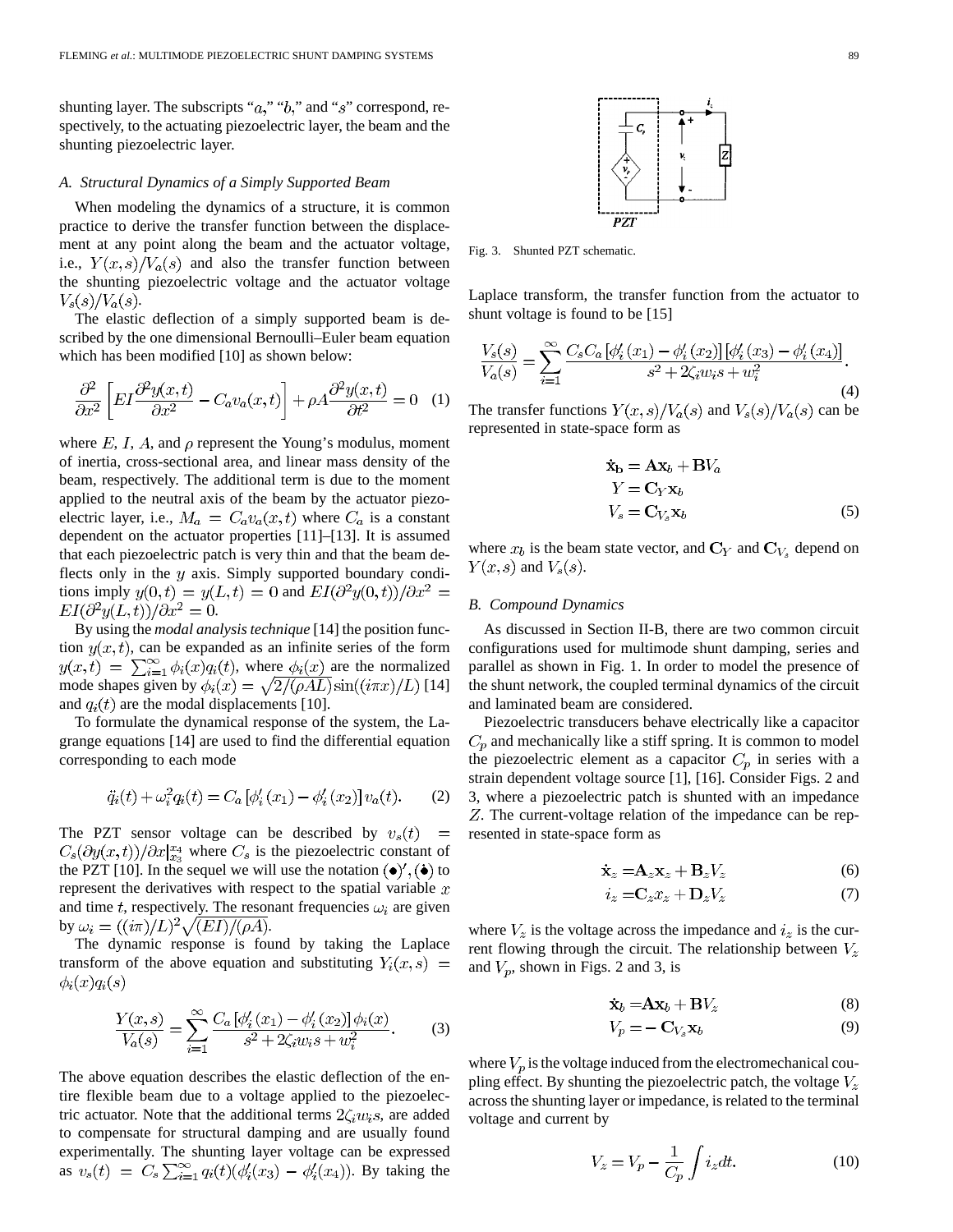The variable  $i_z$ , can be replaced with  $\dot{q}_z$ , the charge on the PZT. Consequently, by replacing  $V_z$  and substituting  $V_p = -\mathbf{C}_{V_s} \mathbf{x}_b$  $(6)$ – $(8)$  become

$$
\begin{bmatrix} \dot{\mathbf{x}}_b \\ \dot{\mathbf{x}}_z \\ \dot{\mathbf{q}}_z \end{bmatrix} = \begin{bmatrix} \mathbf{A} - \mathbf{B} \mathbf{C}_{V_s} & \mathbf{0} & -\frac{1}{C_p} \mathbf{B} \\ -\mathbf{B}_z \mathbf{C}_{V_s} & \mathbf{A}_z & -\frac{1}{C_p} \mathbf{B}_z \\ -\mathbf{D}_z \mathbf{C}_{V_s} & \mathbf{C}_z & -\frac{1}{C_p} \mathbf{D}_z \end{bmatrix} \begin{bmatrix} \mathbf{x}_b \\ \mathbf{x}_z \\ \mathbf{q}_z \end{bmatrix} . \quad (11)
$$

If a voltage  $V_a$  is applied to the actuator PZT, then (11) becomes

$$
\dot{\mathbf{X}} = \tilde{\mathbf{A}} \mathbf{X} + \tilde{\mathbf{B}} V_a
$$
\n
$$
V_z = \tilde{\mathbf{C}} V_s \mathbf{X}
$$
\n
$$
Y = \tilde{\mathbf{C}} Y \mathbf{X}.
$$
\n(12)

where  $\mathbf{X} = [\mathbf{x}_b \quad \mathbf{x}_z \quad \mathbf{q}_z]^T$ ,  $\mathbf{B} = [\mathbf{B} \quad \mathbf{0} \quad \mathbf{0}]^T$ , , and  $\mathbf{C}_Y = [\mathbf{C}_Y \quad \mathbf{0} \quad \mathbf{0}]^T$ .

## IV. DETERMINING THE SHUNTING RESISTANCES VIA OPTIMIZATION

In order to find appropriate values for the shunt resistors  $\mathbf{R} =$  $\{R_1, R_2, \ldots, R_n\}$  an optimization approach is proposed; a set of resistors can be found so that the  $\mathcal{H}_2$  norm of the damped system is minimized. Minimizing the  $H_2$  norm of the system minimizes the RMS displacement at a single, or series of points due to a spectrally white disturbance signal applied to the actuator(s).

## *A. Optimization Technique*

Consider a transfer function matrix  $\tilde{\mathbf{G}}(s) \in \mathbb{C}^{m \times n}$  representing the damped system (12). The  $\mathcal{H}_2$  norm of  $\mathbf{G}(s)$ , denoted  $\|\tilde{\mathbf{G}}(s)\|_2$ , is defined as

$$
\left\|\tilde{\mathbf{G}}(s)\right\|_2^2 = \frac{1}{2\pi} \int_{-\infty}^{\infty} \text{tr}\left(\tilde{\mathbf{G}}^{\mathbf{T}}(-\mathbf{j}\omega)\tilde{\mathbf{G}}(\mathbf{j}\omega)\mathrm{d}\omega\right).
$$

Let  $\mathbf{G}(s)$  have the realization  $\mathbf{\tilde{G}}(s) = \mathbf{\tilde{C}}(s\mathbf{I} - \mathbf{\tilde{A}})^{-1}\mathbf{\tilde{B}}$ . If the matrix  $\dot{A}$  is stable the following equality holds:

$$
J = ||\mathbf{G}(s)||_2^2 = \text{tr}\left(\tilde{\mathbf{C}}\mathbf{P}\tilde{\mathbf{C}}^T\right)
$$
 (13)

where **P** satisfies the *Lyapunov* equation  $\tilde{A}^T(\mathbf{R})\mathbf{P} + \mathbf{P}\tilde{A}(\mathbf{R}) +$  $\tilde{\mathbf{B}}\tilde{\mathbf{B}}^T = \mathbf{0}$ . This leads to the following constrained optimization problem:

$$
\mathbf{R}^* = \arg\min_{\mathbf{s}, \mathbf{t}, \mathbf{g} = \mathbf{0}} \mathbf{J} \tag{14}
$$

where  $\mathbf{g} = \tilde{\mathbf{A}}^T \mathbf{P} + \mathbf{P} \tilde{\mathbf{A}} + \tilde{\mathbf{B}} \tilde{\mathbf{B}}^T$  and  $\mathbf{R} = \{ \mathbf{R_1}, \mathbf{R_2}, \dots, \mathbf{R_n} \},$  $R_1, R_2, \ldots, R_n > 0.$ 

Having set up the optimization problem (14), a number of methods can be employed to find an optimal set of resistors  $\mathbf{R}^* = \{\mathbf{R}_1^*, \mathbf{R}_2^*, \dots, \mathbf{R}_n^*\}$ . One such method is the Nelder-Mead simplex search algorithm. A more elegant and computationally efficient method of solving (14) is to use the gradient search algorithm. By introducing the matrix of Lagrange multipliers  $S$  the Lagrangian  $L$  is formed as follows:

$$
L = \text{tr}\left(\tilde{\mathbf{C}}\mathbf{P}\tilde{\mathbf{C}}^T\right) + \text{tr}(\mathbf{g}\mathbf{S}).\tag{15}
$$

The first-order necessary conditions for optimality are found by equating the derivatives of  $L$  with respect to the parameters  $P$ ,  $S$ , and  $R$  to zero

$$
\frac{\partial L}{\partial \mathbf{S}} = \tilde{\mathbf{A}} \mathbf{P} + \mathbf{P} \tilde{\mathbf{A}}^T + \tilde{\mathbf{B}} \tilde{\mathbf{B}}^T = \mathbf{0}
$$
 (16)

$$
\frac{\partial L}{\partial \mathbf{P}} = \tilde{\mathbf{A}}^T \mathbf{S} + \mathbf{S} \tilde{\mathbf{A}} + \tilde{\mathbf{C}}^T \tilde{\mathbf{C}} = \mathbf{0}
$$
(17)  

$$
\frac{\partial L}{\partial R_1} = \text{tr} \left( \tilde{\mathbf{E}}_1 \mathbf{P} \mathbf{S} + \mathbf{P} \tilde{\mathbf{E}}_1^T \mathbf{S} \right) = 0
$$
  

$$
\vdots
$$

$$
\frac{\partial L}{\partial R_n} = \text{tr} \left( \tilde{\mathbf{E}}_n \mathbf{P} \mathbf{S} + \mathbf{P} \tilde{\mathbf{E}}_n^T \mathbf{S} \right) = 0.
$$
(18)

With *n* resistors,  $\tilde{A}$  can be represented as  $\tilde{A} = \hat{A} + R_1 \tilde{E}_1 + R_2 \tilde{E}_2$  $\cdots + R_n \dot{E}_n$ , where  $\hat{A}$  is independent of R.

The  $\mathcal{H}_2$  norm of the system can now be minimized by solving the above equations simultaneously. It is not possible to obtain a closed form solution, so a numerical approach is required.

As preliminaries for the optimization, the static matrices  $(B)$ and C) are computed and an initial estimate  $\mathbf{R}_{0}$  is made for  $\mathbf{R}^{*}$ . Matrix  $\dot{A}$  is a function of  $R_k$  and is updated at each iteration. Matrices  $P$  and  $S$ , are calculated by solving the Lyapunov equations (16) and (17). The direction of steepest descent is found by evaluating the gradient vector, whose entries are the partial derivatives of L with respect to  $R_1, R_2, \ldots, R_n$  (18). The process is iterated by updating  $R_k$  until a minima is obtained (i.e., until the exiting conditions  $\partial L/\partial R_i \approx 0$  and  $L_{k+1} \approx L_k$ are satisfied).

#### V. IMPLEMENTATION OF SHUNT DAMPING CIRCUITS

It should be clear from previous sections that although the concept of multimode shunt damping is useful, implementation difficulties make its application somewhat limited. This section introduces a new method of implementing complicated shunt damping circuits using only a few opamps, one resistor, and a DSP.

## *A. Synthetic Impedance*

We define a "synthetic impedance" as a two terminal device that establishes an arbitrary relationship between voltage and current at its terminals. The functionality is shown in Fig. 4, where  $i_z(t) = f(v_z(t))$ . This can be made to synthesize any network of physical components by fixing  $i_z$  to be the output of a linear transfer function of  $v_z$ . i.e.

$$
I_z(s) = Y(s)V_z(s)
$$
\n<sup>(19)</sup>

where  $Y(s) \equiv 1/(Z(s))$  and  $Z(s)$  is the impedance to be seen from the terminals. The transfer function  $Y(s)$  can be implemented with an analog filter or DSP system. A DSP system is used here for flexibility and ease of implementation.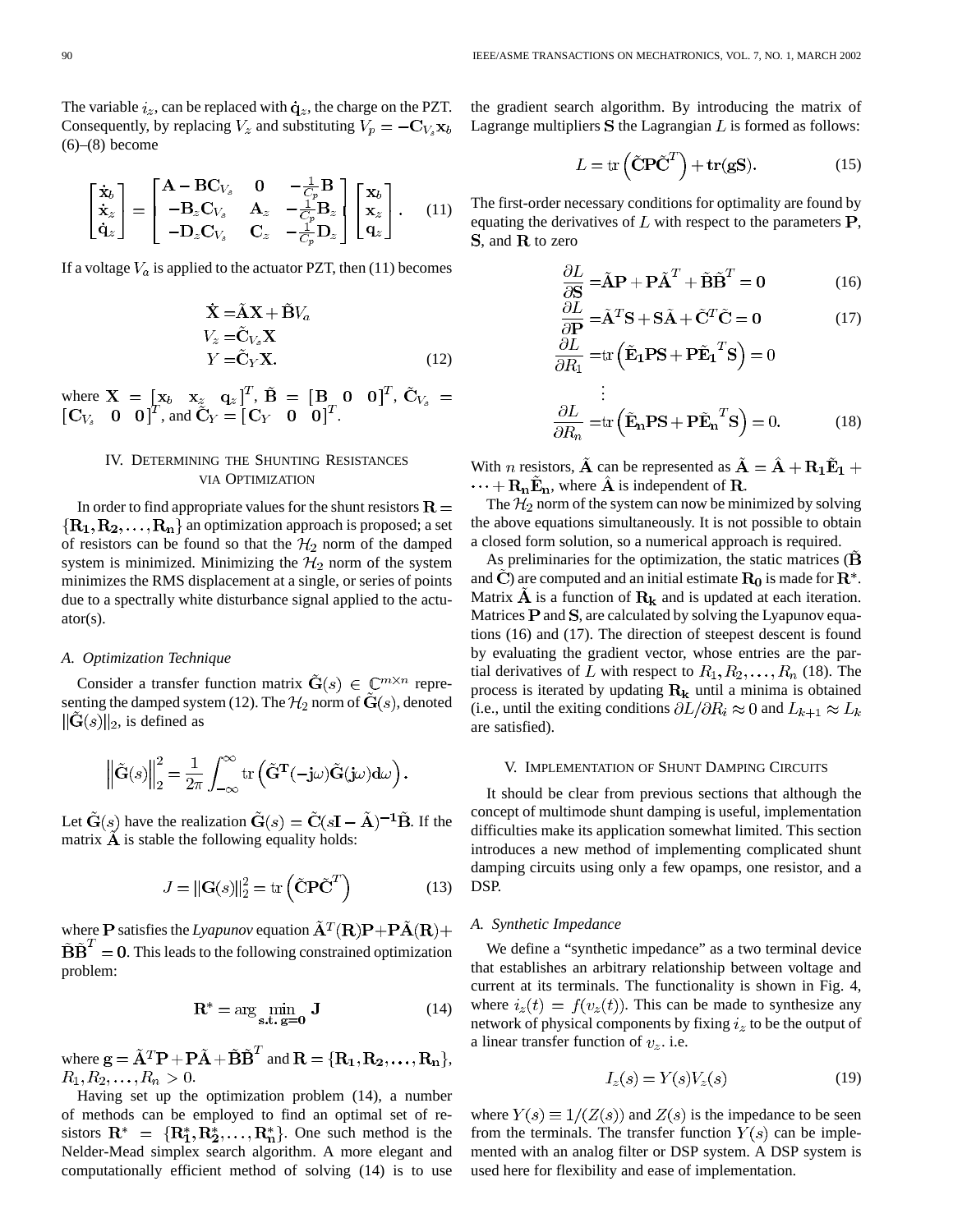

Fig. 4. Current source implementation.

#### *B. Synthesis of Piezoelectric Shunt Damping Circuits*

A synthetic impedance that implements the multimode shunt damping circuit shown in Fig. 1(d) will now be designed.

The implementing circuit is similar to the example implementation shown in Fig. 4. A voltage controlled current source constructed from a single opamp is used together with buffer/amplifiers and a DSP system to simulate an impedance. The two unity gain buffers are replaced with noninverting amplifiers of gain 1/10 and 10. This retains the functionality while allowing the DSP system to operate at a voltage ten times lower than that dealt with by the current source and buffer/amplifiers. A voltage protection device is placed at the input to the DSP analog to digital converter. The only required high voltage components are now the buffer/amplifier and current source opamp. The resistor  $R_c$  sets the transconductance gain of the system. In order to minimize quantization error, a reasonable portion of the digital to analog converters range should be utilized. A larger resistor requires a larger voltage to provide a specified current. To maintain a unity transconductance, a gain equal to the value of the resistance  $R_c$  should be placed internally in the DSP algorithm.

The DSP system should be programmed to implement the admittance transfer function of the damping network. In this paper, Simulink2 and the Real Time Workshop for Matlab are used to generate the DSP application.3

#### VI. EXPERIMENTAL RESULTS

To assess the merit of the concepts presented, a number of experiments were carried out on a simply supported piezoelectic laminate beam. By identifying the resonant frequencies and damping ratios of the beam, a 5-mode (tenth order) truncated model is constructed. The optimization technique described in Section IV-A is then employed to determine the optimal shunt resistances. Finally, the optimal parallel and series shunt circuits are synthesized and applied to the structure. Damping performance is evaluated by measuring the free and damped frequency responses of the beam.

### *A. Experimental Setup*

The experimental beam is a uniform aluminum bar with rectangular cross section and experimentally pinned boundary con-

TABLE I BEAM PARAMETERS

| Length, $L$            | $0.6\;m$                |
|------------------------|-------------------------|
| Width, $w_b$           | 0.05~m                  |
| Thickness, $h_b$       | $0.003$ $m$             |
| Young's Modulus, $E_b$ | $65\times10^9\,\,N/m^2$ |
| Density, $\rho$        | 2650 $kg/m^2$           |

TABLE II PEIZOELECTRIC PARAMETERS

| Length                         | 0.070~m                     |
|--------------------------------|-----------------------------|
| Charge Constant, $d_{31}$      | $-210 \times 10^{-12}$ m/V  |
| Voltage Constant, $q_{31}$     | $-11.5 \times 10^{-3} Vm/N$ |
| Coupling Coefficient, $k_{31}$ | 0.340                       |
| Capacitance, $C_p$             | $0.105~\mu F$               |
| Width, $w_s w_a$               | $0.025$ $m$                 |
| Thickness, $h_s h_a$           | $0.25\times10^{-3}$ $m$     |
| Young's Modulus, $E_s E_a$     | $63\times10^9$ $N/m^2$      |

ditions at both ends. A pair of piezoelectric ceramic patches (PIC151) are attached symmetrically to either side of the beam surface. One patch is used as an actuator and the other as a shunting layer. Experimental beam and piezoelectric parameters are summarized in Tables I and II.

The displacement and voltage frequency responses are measured using a Polytec laser vibrometer (PSV-300) and a HP spectrum analyzer (35670A). In both cases a swept sine excitation is applied to the actuator PZT.

The current source and buffer/amplifiers required for the synthetic impedance are constructed from Burr Brown OPA445 opamps. These opamps have a supply voltage limit of  $\pm 45$  v. For applications requiring higher terminal voltages, high voltage opamps are required. Such devices, specifically designed for driving piezoelectric transducers, are readily available.

#### *B. Optimization Results*

In order to perform the optimization, an accurate model of the system is required. For obvious reasons the infinite-order model produced by the modal analysis technique is not suitable for use in the optimization. As an alternative, the displacement and voltage frequency responses are measured and used to tune a finite-order model with the following structure:

$$
G_{yv}(s) = \frac{Y(0.170, s)}{V_a(s)} = \sum_{i=1}^{5} \frac{F y_i}{s^2 + 2\zeta_i \omega_i s + \omega_i^2} + Ky_{\text{opt}}
$$

$$
G_{vv}(s) = \frac{V_s(s)}{V_a(s)} = \sum_{i=1}^{5} \frac{F v_i}{s^2 + 2\zeta_i \omega_i s + \omega_i^2} + Kv_{\text{opt}}
$$

where  $Ky_{opt}$  and  $Kv_{opt}$  are the zero frequency correction terms introduced in [15]. The frequency response of the experimental

<sup>2</sup>A graphical simulation environment for Matlab.

<sup>3</sup>The target processing hardware is the dSPACE ds1103 processing and I/O board.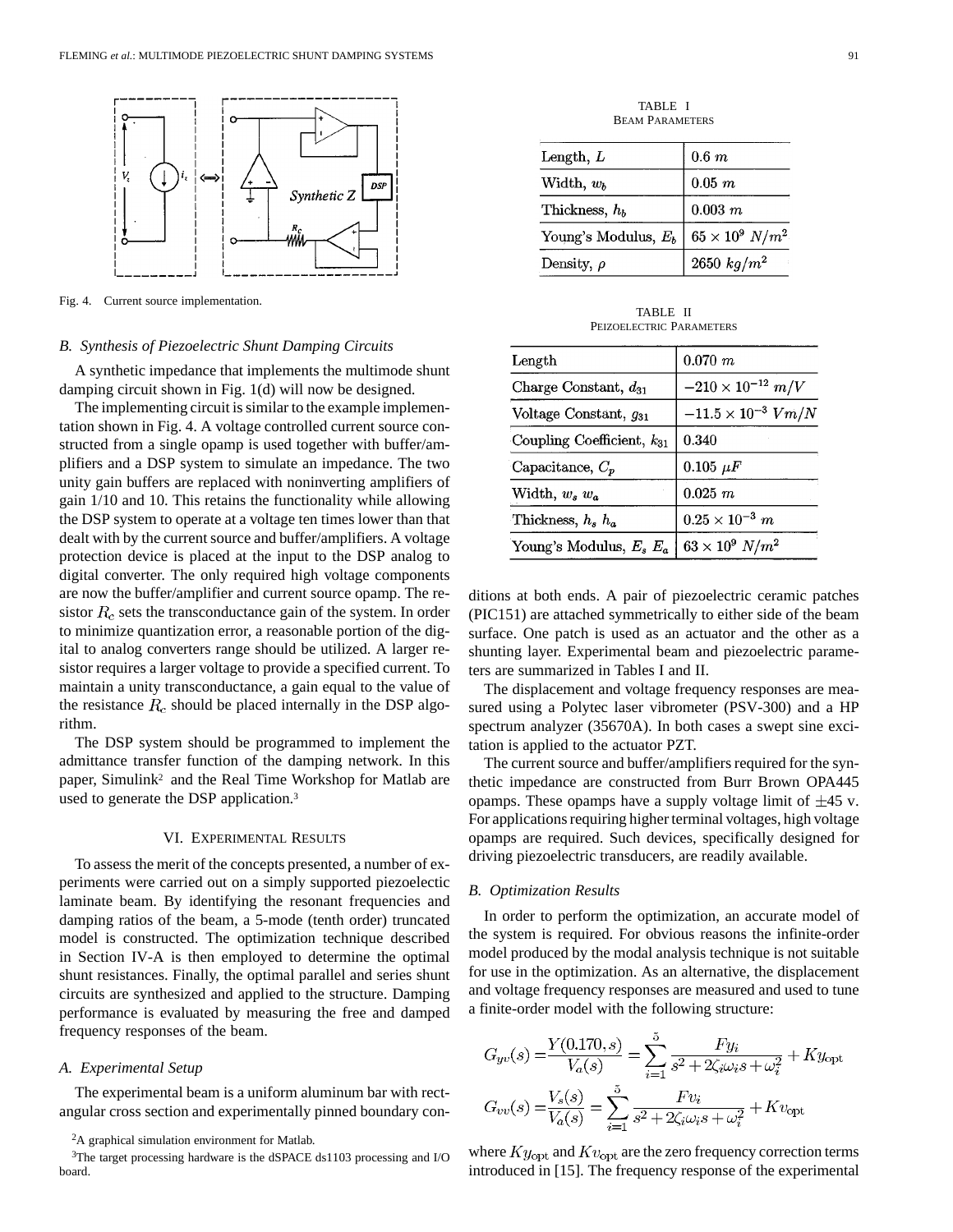

Fig. 5. Frequency response of (a)  $V_s(s)/(V_a(s),$  (b)  $d(0.170, s)/V_a(s)$ .<br>Experimental ( $\cdots$ ) modeled (—).

system and identified model is shown in Fig. 5. It is observed that the identified model is a good representation of the true system over the bandwidth of interest.

Although the truncated model can be found to minimize the  $\mathcal{H}_2$  norm of the additive error system [15], the inherent feed through  $K_{\text{opt}}$  causes the  $\mathcal{H}_2$  norm of the corrected system to approach infinity. To overcome this adverse effect, the corrected

 $\mathbf{B}_c$  $A_{c}$ system  $\overline{\left\vert \mathbf{C}_c \right\vert \mathbf{D}_c}$  is remodeled with an additional parallel

low-pass filter  $G_f(s) = \alpha/(s^2+2\zeta\omega_c s+\omega_c^2)$ . If  $\omega_c \gg \max(\omega_i)$ and  $\alpha/\omega_c^2 = K_{\rm opt}$ , the dynamics of the system over the bandwidth of interest are retained. The state-space realization becomes

$$
\begin{bmatrix}\n\mathbf{A}_c & 0 & \mathbf{B}_c \\
0 & \mathbf{A}_f & \mathbf{B}_f \\
\hline\n\mathbf{C}_c & \mathbf{C}_f & 0\n\end{bmatrix}
$$
\n(20)

where

$$
\left\lceil \frac{\mathbf{A}_f \qquad \mathbf{B}_f}{\mathbf{C}_f \qquad \mathbf{D}_f} \right\rceil
$$

is the state-space realization of the filter  $G_f(s)$ . Note that the feed through term  $D_c$  has been eliminated. Because the controller is of fixed structure, the dynamics of the introduced filter will not effect the optimization. The technique presented in Section IV-A can now be applied.

With the aim of damping the second and third structural modes, the optimization is performed for both the series and parallel circuit configurations. The second and third modes are chosen for their high resonant peaks and because the location of the PZT provides the greatest authority over these two modes. (See [17] for a discussion of PZT placement issues.) The cost surfaces and a summary of the optimization results are shown in Figs. 6 and 7 and Table III.



Fig. 6. Cost surface—parallel case.



Fig. 7. Cost surface—series case.

TABLE III OPTIMIZATION CIRCUIT PARAMETERS

|             | Parallel                   | Series          |  |
|-------------|----------------------------|-----------------|--|
| $R_1$       | $273.8\; \mathrm{k}\Omega$ | $1543.4~\Omega$ |  |
| $R_{2}$     | 550.7 $k\Omega$            | $1145.0~\Omega$ |  |
| $L_1$       | 43 H                       | 43 H            |  |
| $L_2$       | 20.9H                      | 20.9H           |  |
| $\hat{L}_2$ | $45.2\ H$                  | 45.2 H          |  |

In an earlier report where experimental tuning is performed [6], Wumakes the observation that the parallel circuit is easier to tune. This claim is justified by Figs. 6 and 7 that clearly show a greater sensitivity to resistance variations in the series cost surface.

## *C. Damping Performance*

The optimized series and parallel shunt circuits are now applied to the beam. As shown in Section V-B, the admittance of the damping network is formed, compiled, then downloaded onto the DSP hardware. The dSPACE DS1103 processing and I/O board was chosen as the target DSP hardware.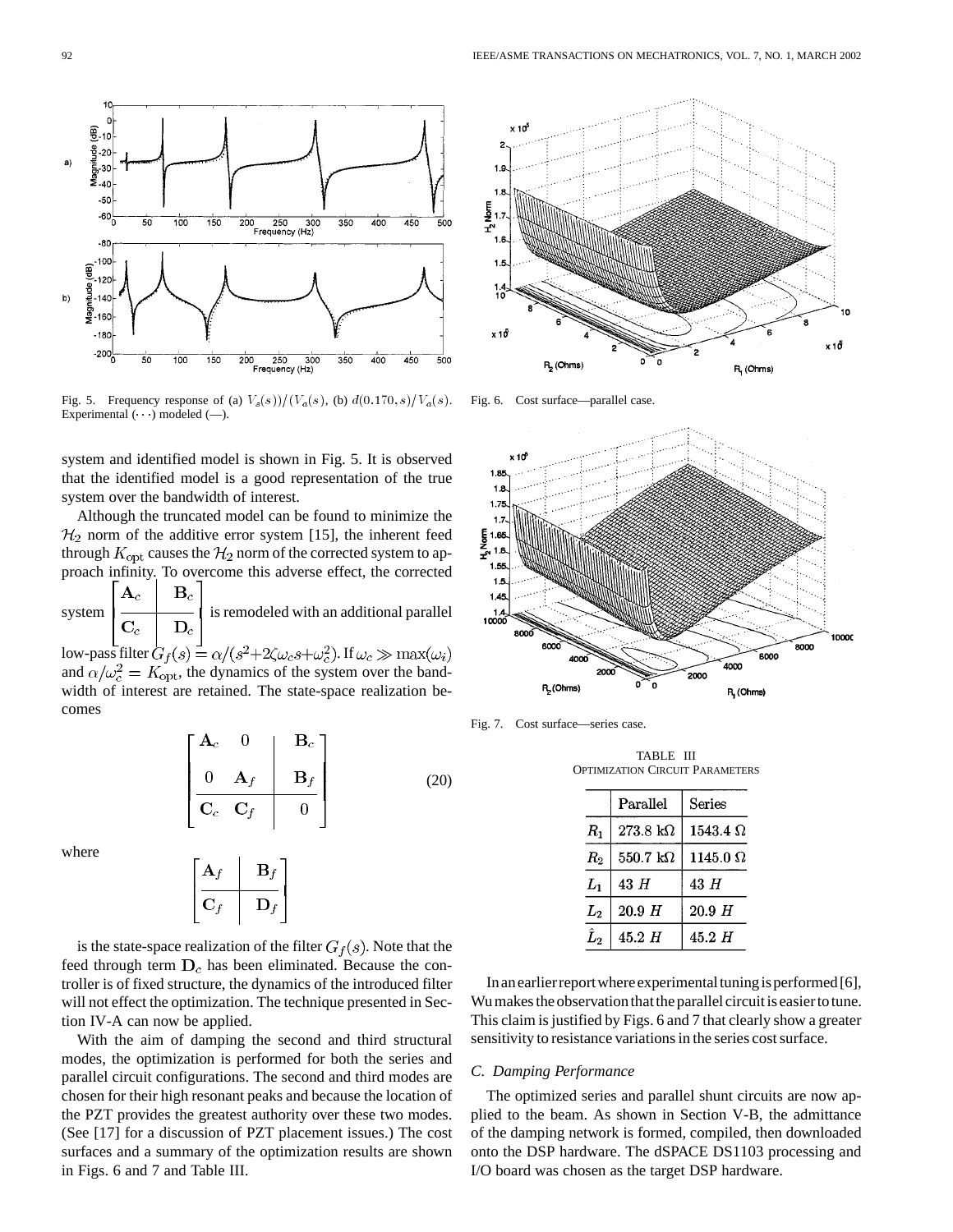

Fig. 8.  $|d(0.170, s)/V_a(s)|$  Experimental ( $\cdots$ ) and theoretical (--).



Fig. 9. Experimental time domain results.

Fig. 8 shows the theoretical and experimental damped frequency response. Fig. 9 shows the experimental time domain response to a filtered step disturbance (bandpass filtered between 40 and 200 Hz). A summary of the performance is provided in Table IV

Itisnotedthatthesameexperimentshavebeenperformedusing discrete resistors, virtual inductors, and Riordan gyrators [18]. Nonidealities in the virtual inductors result in a poor correlation between experimental and predicted frequency responses. Peak damping performance is 3–5 dB lower than that achieved here.

The synthetic impedance has proven to be a high performance method of implementing shunt damping circuits. It has a low number of high voltage components, is immune to component nonideality and requires no tuning of sensitive virtual circuits.

#### VII. CONCLUSIONS

Modernhighperformancedesignspecificationshavegivenrise to the widespread use of lightweight structures. These structures

TABLE IV DAMPING PERFORMANCE

|                                                | Parallel   | Series     |
|------------------------------------------------|------------|------------|
| 1st Mode Reduction                             | $21 \; dB$ | $22 \; dB$ |
| 2nd Mode Reduction                             | 18dB       | $19 \; dB$ |
| Undamped Settling Time<br>Damped Settling Time | īñ         |            |

are prone to undesirable resonant vibrations that can reduce structural life and contribute to mechanical failure. Considerable research has been undertaken with the aim of damping these vibrations using a piezoelectric transducer and shunt damping circuit. Results to date have been encouraging but have lacked a systematic solution and practical implementation.

Previous design techniques have relied on the experimental tuning of circuit parameters to provide adequate performance. By modeling the compound system, an optimization problem has been formulated that minimizes the  $H_2$  norm of the resulting system. This provides a systematic procedure for designing fixed structure shunt damping circuits.

Previous shunt damping methodologies have also suffered from issues relating to the difficulty in implementing the shunt network. A synthetic impedance has been presented that implements the terminal impedance of a specified shunt network. The concepts presented have been experimentally verified with good results. The modal resonant magnitudes have been reduced by up to 22 dB, this corresponds to a damped settling time 1/10th that of the free response.4 In general, theoretical predictions have been coherent with experimental results.

Future work will involve remodeling the shunt damping problem in a feedback control systems perspective. This is now possible as an impedance of arbitrary structure can be implemented.

#### **REFERENCES**

- [1] N. W. Hagood and A. von Flotow, "Damping of structural vibrations with piezoelectric materials and passive electrical networks," *J. Sound Vib.*, vol. 146, no. 2, pp. 243–268, 1991.
- [2] S. Y. Wu, "Method for multiple mode shunt damping of structural vibration using a single PZT transducer," in *Proc. SPIE Smart Structures and Materials, Smart Structures and Intelligent Systems*, vol. 3327, Mar. 1998, pp. 159–168.
- [3] D. L. Edberg, A. S. Bicos, C. M. Fuller, J. J. Tracy, and J. S. Fechter, "Theoretical and experimental studies of a truss incorporating active members," *J. Intell. Materials Syst. Structures*, vol. 3, pp. 333–347, 1992.
- [4] N. W. Hagood and E. F. Crawley, "Experimental investigation of passive enhancement of damping for space structures," *J. Guid., Control Dyn.*, vol. 14, no. 6, pp. 1100–1109, 1991.
- [5] J. J. Hollkamp, "Multimodal passive vibration suppression with piezoelectric materials and resonant shunts," *J. Intell. Materials Syst. Structures*, vol. 5, pp. 49–56, 1994.
- [6] S. Y. Wu, "Piezoelectric shunts with parallel R-L circuit for structural damping and vibration control," in *Proc. SPIE Smart Structures and Materials, Passive Damping and Isolation*, vol. 2720, SPIE, Mar. 1996, pp. 259–269.
- [7] -, "Multiple PZT transducers implemented with multiple-mode piezoelectric shunting for passive vibration damping," in *Proc. SPIE Smart Structures and Materials, Passive Damping and Isolation*, vol. 3672, Mar. 1999, pp. 112–122.

4For the excitation described in Section VI-C.